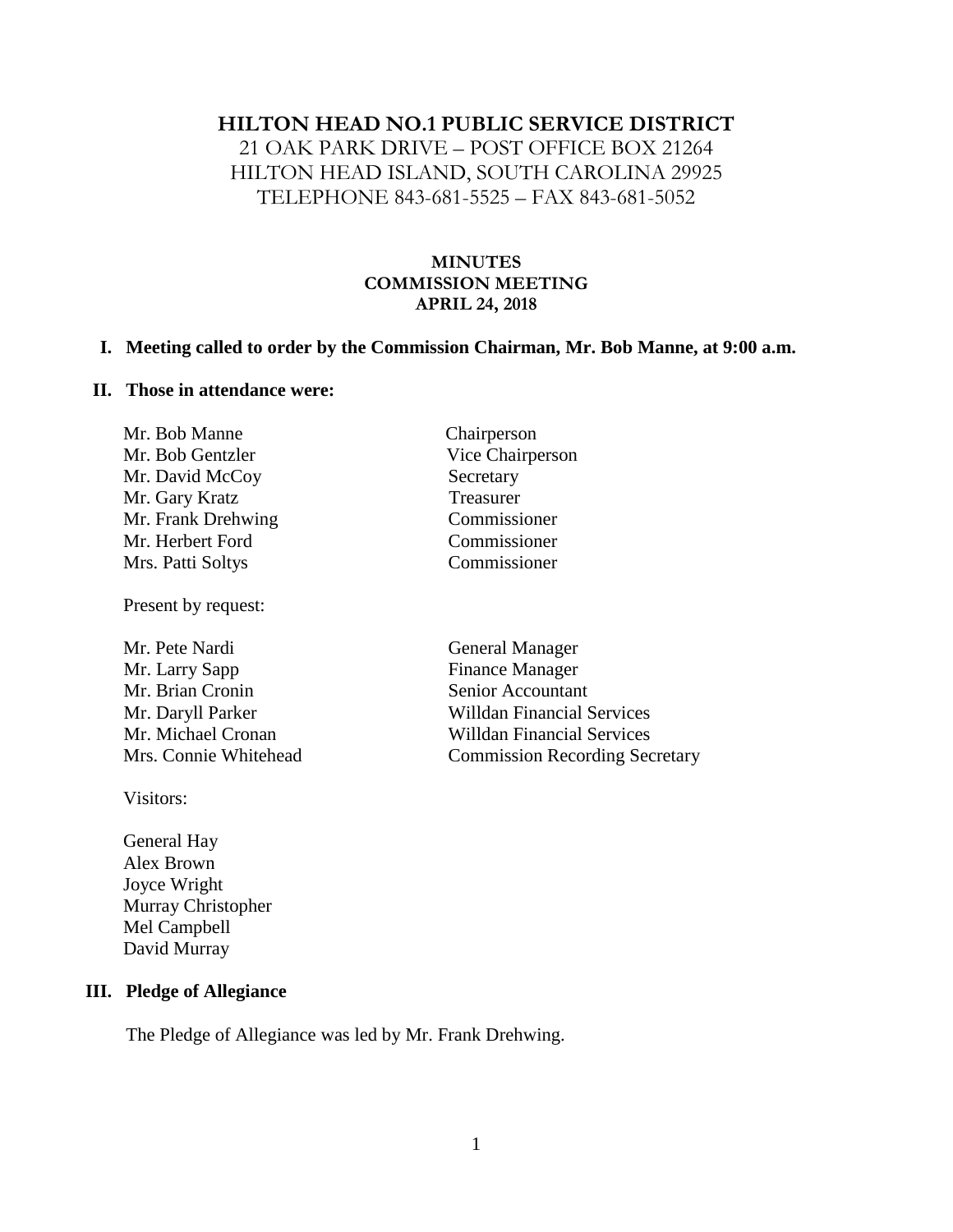## **IV. Public Comment on Non-Agenda Items**

## Key Discussion Points

• Mr. General Hay asked, in regards to the sewer availability fee, what constitutes a parcel. Mr. Nardi stated that the PSD uses the Beaufort County tax identification numbers to identify parcels.

# **V. Adoption of the Draft Minutes of the March 20, 2018, Regular Meeting**

# Action

• Mr. Gentzler moved to adopt the minutes as presented. Mr. McCoy seconded. The motion passed unanimously.

# **VI. FY'18 Third Quarter Financial Report**

## Key Discussion Points

• Mr. Sapp presented the FY'18 Third Quarter Management Report. A copy of the report is included in the agenda packet.

# **VII. FY'18 Third Quarter Management Report**

## Key Discussion Points

• Mr. Nardi presented the FY'18 Third Quarter Management Report. A copy of the report is included in the agenda packet.

## **VIII. Commissioner and Committee Reports**

None

# **IX. General Manager's Report**

Key Discussion Points

• Mr. Nardi presented the General Manager's report. A copy is included in the agenda packet.

# **X. Medical Pavilion Settlement**

## **Key Discussion Points**

- Mr. Nardi presented a copy of the draft settlement offer between the PSD and the Medical Pavilion for review.
- There were no suggested changes, and the consensus was to accept the settlement.
- Mr. Manne and Mr. Nardi will sign the agreement on behalf of the PSD.

## **XI. New Business**